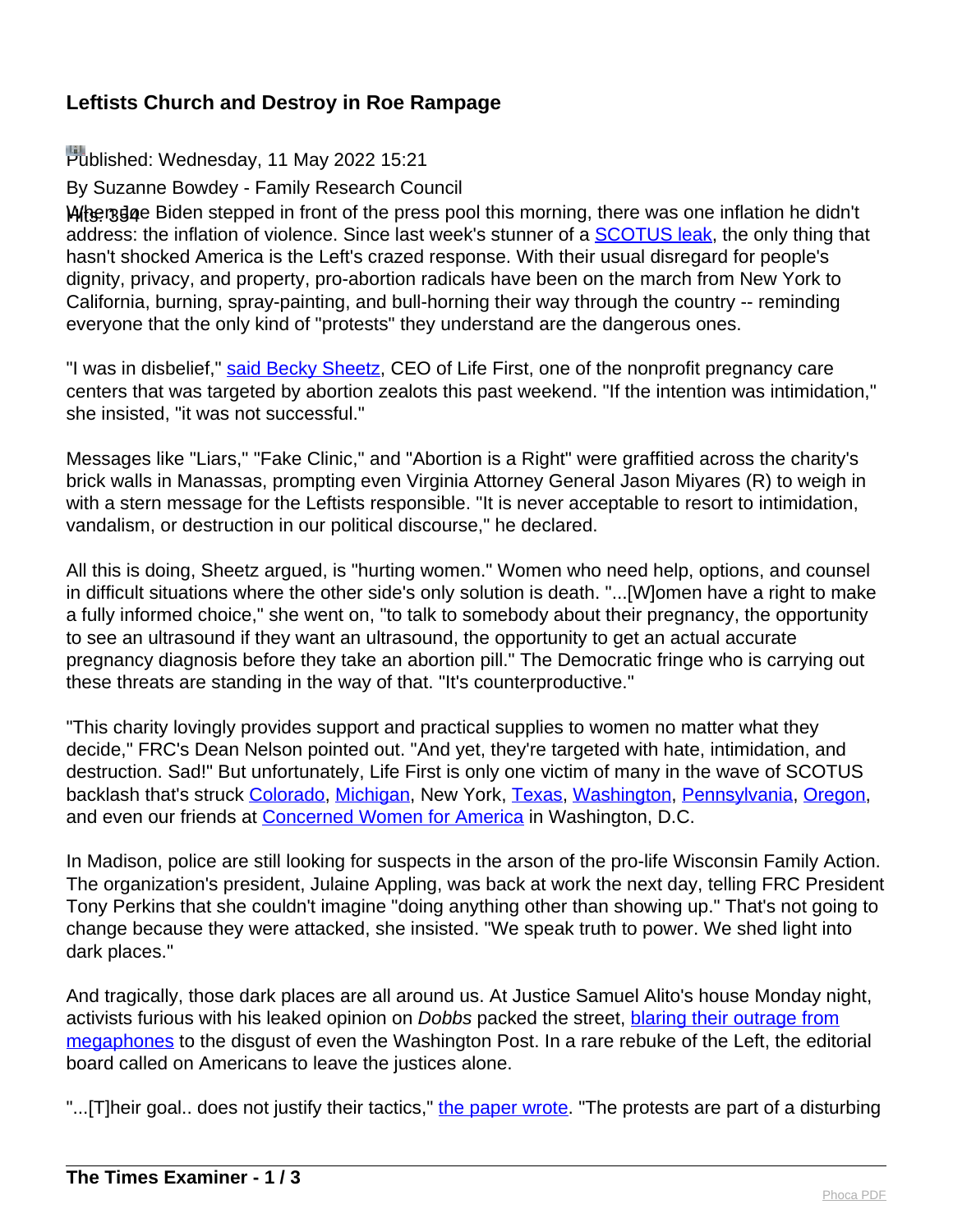## **Leftists Church and Destroy in Roe Rampage**

Pendshedhich groups descond on the momes of people they disagree with and attempt to influence their public conduct by making their private lives -- and, often, those of their families and neighbors<br>By Suzanne Bowdey Y Parking Research Council Hits: 354<br>because it tries to bring "direct public pressure to bear on a decision-making process that must be -- miserable." Descending on a judge's home is "especially problematic," the board argues, controlled, evidence-based, and rational..."

The Post's editors also called out the White House for its lukewarm statements over the weekend, when most of the damage was being done. Biden's "noncommittal" stance on the protests did nothing to deter the Left from its crimes against pro-lifers, churches, and the court's justices themselves. "A day late and a dollar short," Rep. Byron Donalds (R-Fla.) shook his head. As usual, [Republicans argued,](https://www.foxnews.com/media/critics-slam-white-house-statement-on-roe-protests) whenever the president has a chance to "lower the temperature," he refuses.

Now, the Left's thugs are not only finding themselves outside of the public's good graces, but they're about to find themselves on the wrong side of the law too. As former U.S. attorney general Bill Barr [pointed out](https://www.breitbart.com/clips/2022/05/09/barr-on-scotus-home-protests-federal-crime-to-go-to-judges-residence-to-influence-decisions/), "There is time and place for protests, and the federal statute makes it clear if you go to the house of a judge, the residence of a judge to influence the judge in his decisions and demonstrate that that's a federal crime... It's an attempt to interfere and to intimidate the officials who are carrying out their duties under the Constitution."

As Perkins pointed out, one of the real blind spots for Democratic leaders "seems to be a lack of understanding that the law is there to be enforced." And while local officials in places like Wisconsin and California have let "other outbreaks of lawlessness [go] unchecked," that cannot be the case here, as even the U.S. Senate seems to grasp -- passing [a special security bill](https://www.cnn.com/2022/05/09/politics/supreme-court-justices-security-senate-vote/index.html) Monday to stop violence from derailing the justices' work. "Trying to scare federal judges into ruling a certain way is far outside the bounds of First Amendment speech or protest," Senate Minority Mitch McConnell (R-Ky.) said on the floor. "It's an attempt to replace the rule of law with the rule of mobs."

If you want to push back against the abortion riots, join the movement tomorrow, May 11, to give back to one of their biggest targets: pregnancy care centers. A new app that [connects Americans](https://www.foxbusiness.com/lifestyle/new-app-connects-customers-with-businesses-against-vaccine-mandates) [with companies](https://www.foxbusiness.com/lifestyle/new-app-connects-customers-with-businesses-against-vaccine-mandates) that share their values -- Public Sq. -- is sponsoring a special [Day for Life](https://www.facebook.com/officialpublicsq/photos/303580291947150) this Wednesday. All of Public Sq.'s participating businesses are donating a portion of their proceeds to these unsung heroes of the pro-life movement. As Life First's CEO reminded everyone, the abortion industry is the one profiting from the killing. "We don't make money." They help women because it's a calling, and they rely on people's donations to do it. Help them reach more moms by joining Public Sq. Wednesday or by donating to your local pregnancy center today!

-----------------------------

Suzanne Bowdey returned to FRC in 2006 after a three-year absence. In her role as Senior Writer, she drafts commentary on topics such as life, religious freedom, media and entertainment, sexuality, education, and other issues that affect the institutions of marriage and family. Her op-eds